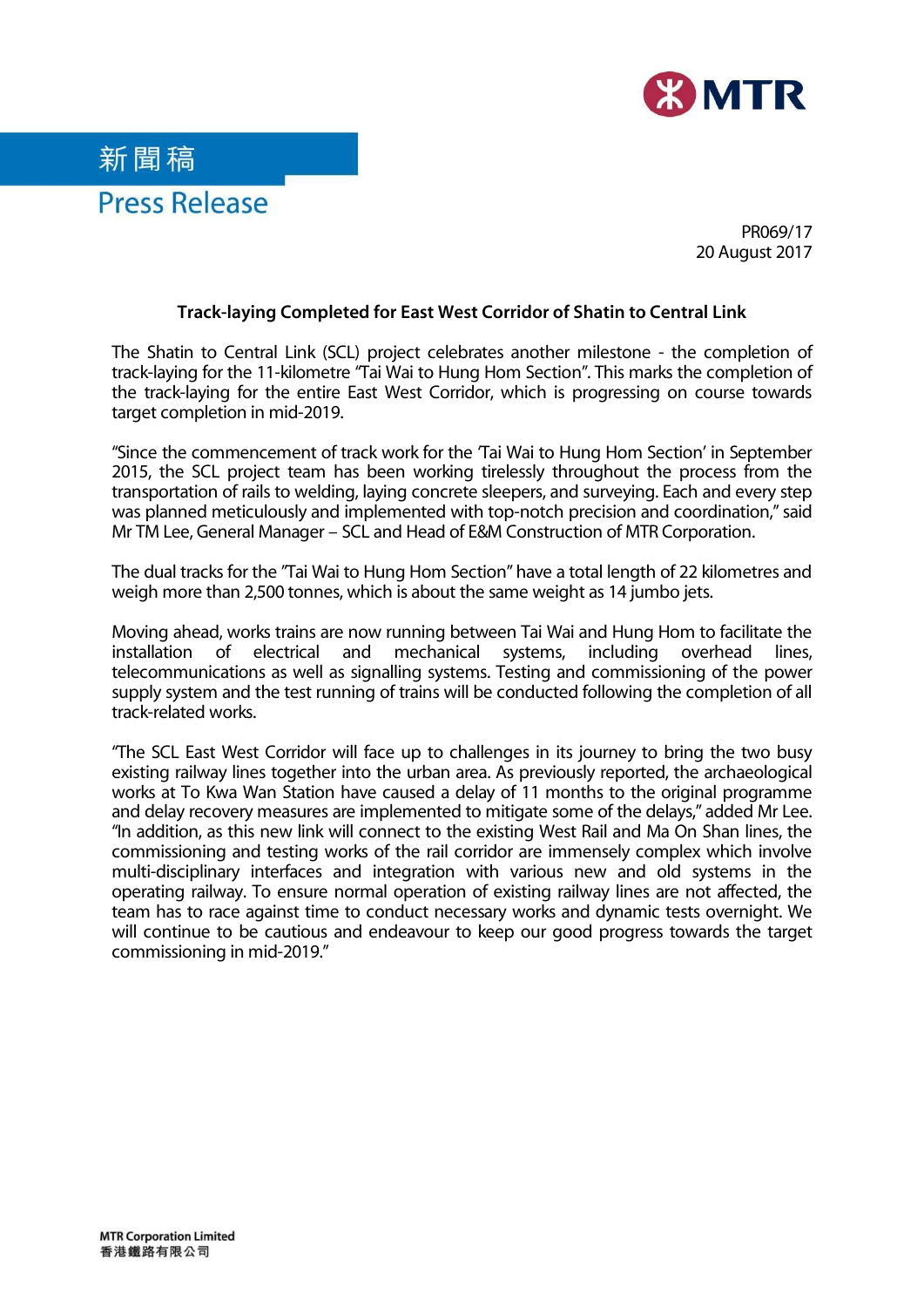The "Tai Wai to Hung Hom Section" of the SCL is an extension of the existing Ma On Shan Line from Tai Wai Station through East Kowloon to connect with the West Rail Line at Hung Hom Station. Upon commissioning, the SCL East West Corridor will become the longest railway line in the city linking up the West Rail Line and Ma On Shan Line via the "Tai Wai to Hung Hom Section", with a total length of 54 kilometres and 27 stations. Passengers will now be able to travel directly between the east and west of the New Territories without interchange.

-End-

## About MTR Corporation

MTR Corporation is regarded as one of the world's leading railway operators for safety, reliability, customer service and cost efficiency. In its home base of Hong Kong, the Corporation operates ten commuter railway lines, a Light Rail network and a high-speed Airport Express link on which about 5.6 million passenger trips are made on a normal week day. Another 5.6 million passenger trips are made on the rail services it operates outside Hong Kong in the Mainland of China, the United Kingdom, Sweden and Australia. In addition, the Corporation is involved in a range of railway construction projects as well as railway consultancy and contracting services around the world. Leveraging on its railway expertise, the Corporation is involved in the development of transit-related residential and commercial property projects, property management, shopping malls leasing and management, advertising media and telecommunication services.

For more information about MTR Corporation, please visi[t www.mtr.com.hk.](http://www.mtr.com.hk/)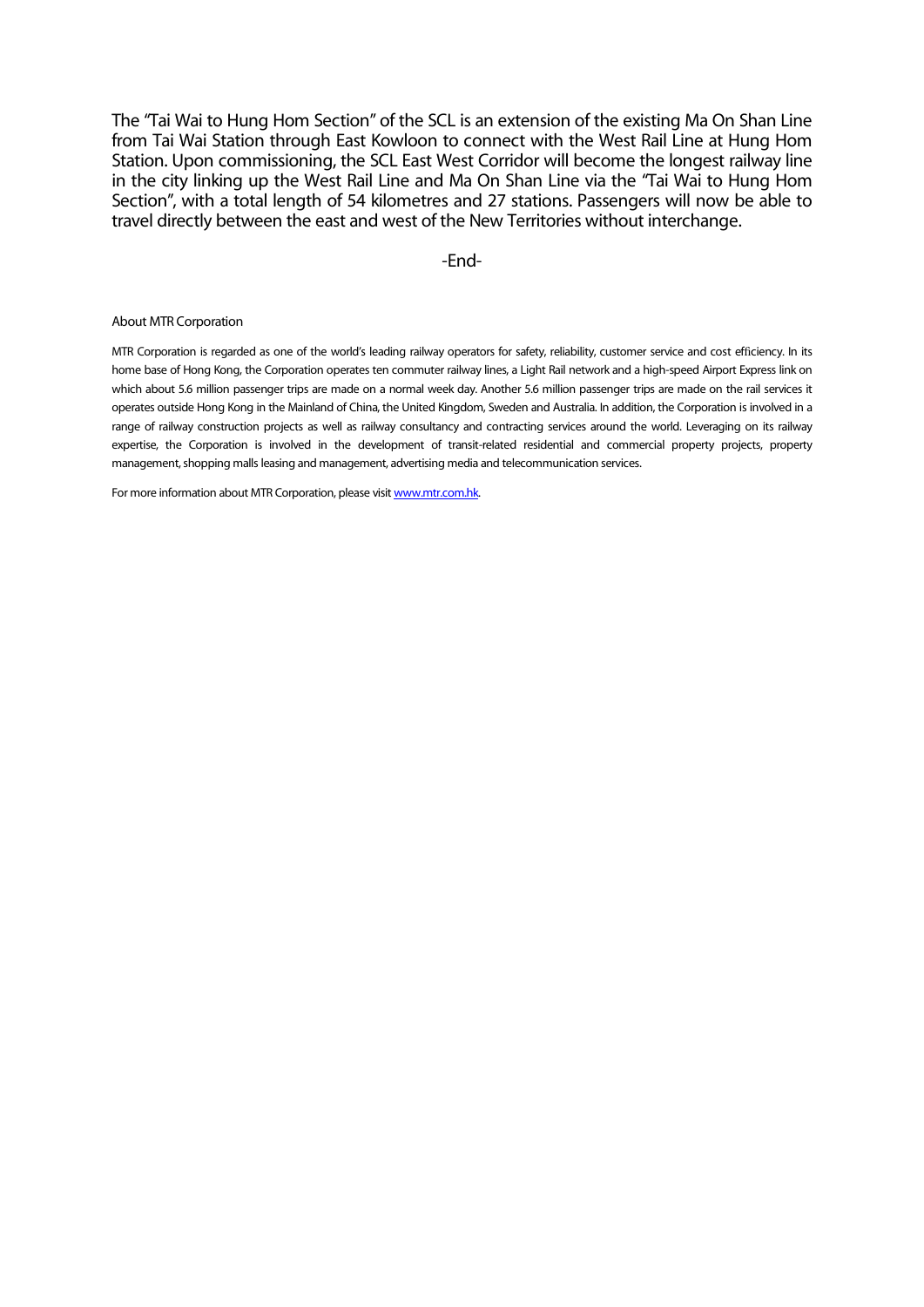## Photo Captions:

1. Track-laying works along the full length of the 11-kilometre SCL "Tai Wai to Hung Hom Section" have been completed.